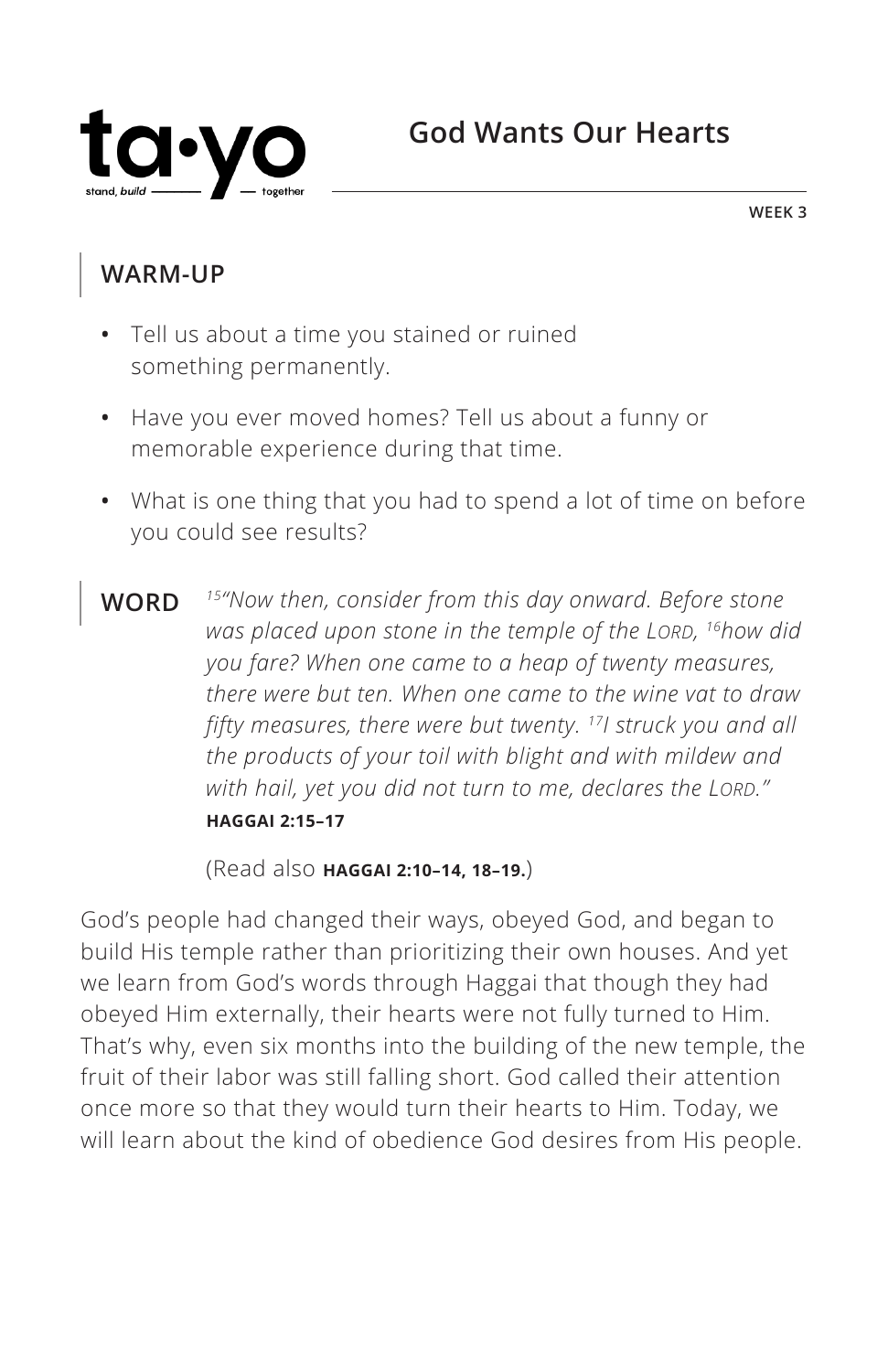### **1 God is not just looking for outward obedience.**

*12"'If someone carries holy meat in the fold of his garment and touches with his fold bread or stew or wine or oil or any kind of food, does it become holy?'" The priests answered and said, "No." 13Then Haggai said, "If someone who is unclean by contact with a dead body touches any of these, does it become unclean?" The priests answered and said, "It does become unclean." 14Then Haggai answered and said, "So is it with this people, and with this nation before me, declares the LORD, and so with every work of their hands. And what they offer there is unclean." ^***HAGGAI 2:12–14**

Haggai asked the religious leaders about God's law given through Moses. They confirmed—holy items will not make other things holy, but unclean things will make anything they touch unclean. The offering of unclean people is unclean; therefore, because God's people were only obeying God externally, even the rebuilding of the temple was unclean. Sometimes we do things for God out of habit or religious duty, but our hearts are far from Him. But God is not looking for our outward obedience. Recall a time when you obeyed God only externally. How did you realize the error of your ways?

#### **2 God is looking for people to turn to Him.**

*"I struck you and all the products of your toil with blight and with mildew and with hail, yet you did not turn to me, declares the LORD." ^***HAGGAI 2:17**

When we obey Him, God is looking at our hearts, not just our actions. The way parents discipline their children to mold them and form them, God disciplines His people. He knows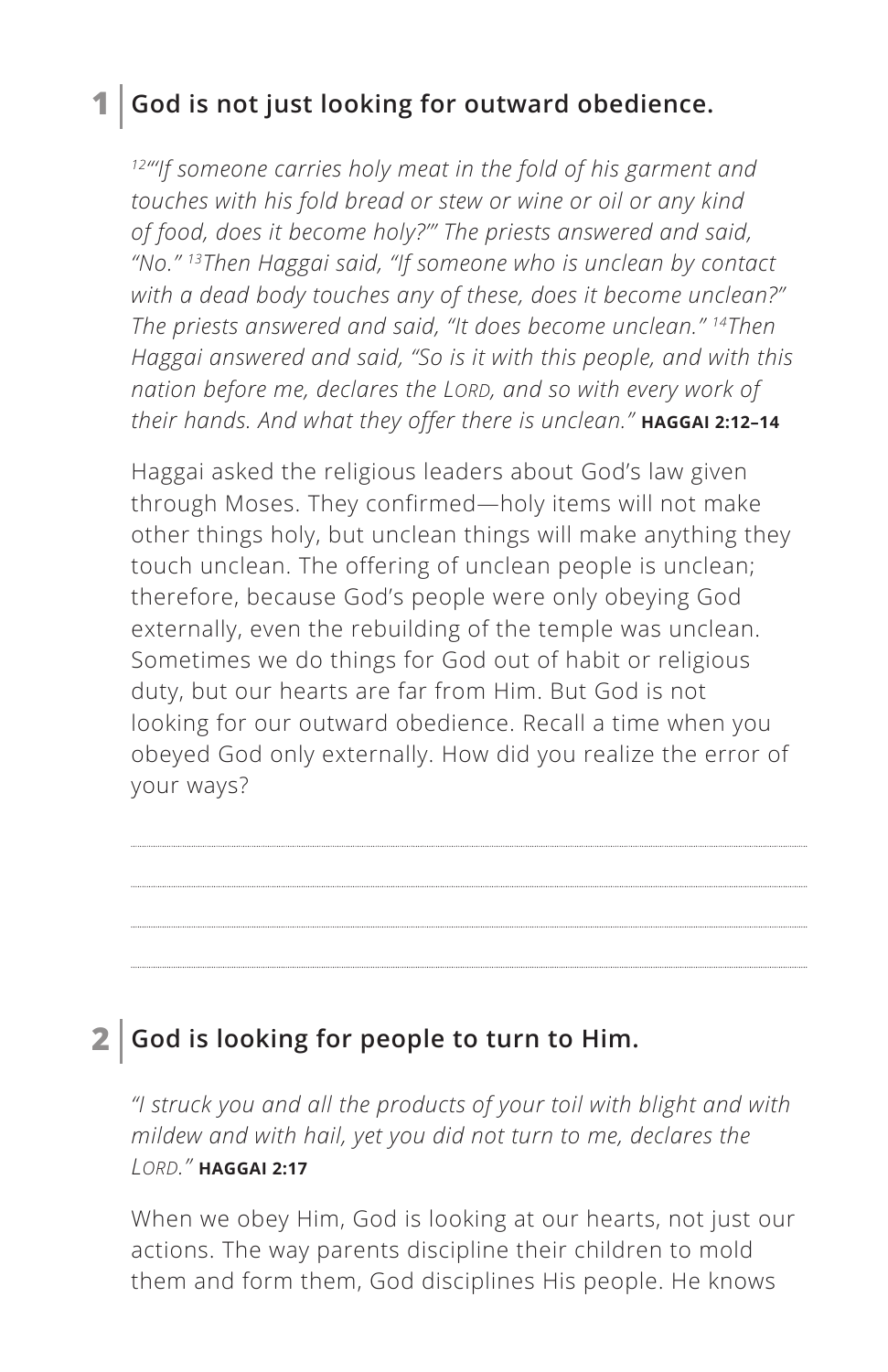exactly what we need, even when it's painful, so that we can learn His ways and realize how much He loves us. What are some moments in your life where it was through difficult times that God caught your attention once again? What did you learn from those moments?

## **3 God promises to bless His people.**

*18"Consider from this day onward, from the twenty-fourth day of the ninth month. Since the day that the foundation of the LORD's temple was laid, consider: 19Is the seed yet in the barn? Indeed, the vine, the fig tree, the pomegranate, and the olive tree have yielded nothing. But from this day on I will bless you." ^***HAGGAI 2:18–19**

God had caused the fruit of His people's labor to dwindle so that they would search for Him and find Him. Then He told them to take note as He turned their fortunes around on the day the foundation of His temple was laid. He made it clear that it was He who was causing their seed to produce bountiful harvests. It's not how hard we work that brings in profits; it's God who gives us the power to get wealth (Deuteronomy 8:18), and He can bless the work of our hands. What are some lessons you can glean from Deuteronomy 8:18 on work and earning?